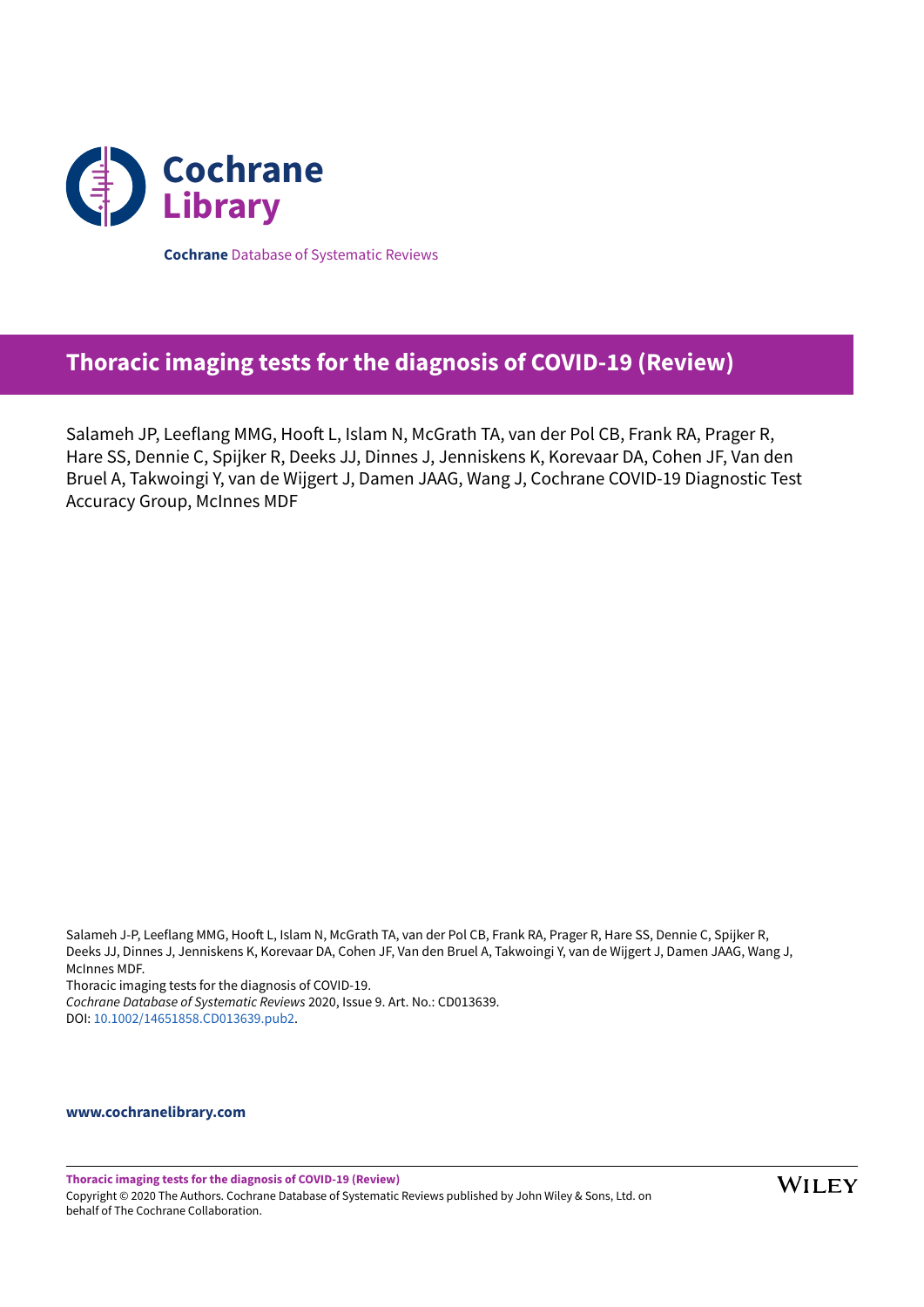

## **[Diagnostic Test Accuracy Review]**

# **Thoracic imaging tests for the diagnosis of COVID-19**

Jean-Paul Salameh $^{1,2}$ , Mariska MG Leeflang $^3$ , Lotty Hooft $^4$ , Nayaar Islam $^1$ , Trevor A McGrath $^1$ , Christian B van der Pol $^5$ , Robert A Frank $^1$ , Ross Prager<sup>6</sup>, Samanjit S Hare<sup>7</sup>, Carole Dennie<sup>1,8</sup>, René Spijker<sup>4,9</sup>, Jonathan J Deeks<sup>10,11</sup>, Jacqueline Dinnes<sup>10,11</sup>, Kevin Jenniskens<sup>4</sup>, Daniël A Korevaar<sup>12</sup>, Jérémie F Cohen<sup>13</sup>, Ann Van den Bruel<sup>14</sup>, Yemisi Takwoingi<sup>10,11</sup>, Janneke van de Wijgert<sup>4,15</sup>, Johanna AAG Damen<sup>4</sup>, Junfeng Wang<sup>16</sup>, Cochrane COVID-19 Diagnostic Test Accuracy Group<sup>11</sup>, Matthew DF McInnes<sup>1</sup>

<sup>1</sup>Department of Radiology, University of Ottawa, Ottawa, Canada. <sup>2</sup>Faculty of Health Sciences, Queen's University, Kingston, Canada. 3Department of Clinical Epidemiology, Biostatistics and Bioinformatics, Amsterdam University Medical Centers, University of Amsterdam, Amsterdam, Netherlands. <sup>4</sup>Cochrane Netherlands, Julius Center for Health Sciences and Primary Care, University Medical Center Utrecht, Utrecht University, Utrecht, Netherlands. <sup>5</sup>Department of Radiology, McMaster University, Hamilton, Canada. <sup>6</sup>Department of Medicine, University of Ottawa, Ottawa, Canada. <sup>7</sup>Department of Radiology, Royal Free London NHS Trust, London, UK. <sup>8</sup>Department of Medical Imaging, The Ottawa Hospital, Ottawa, Canada. <sup>9</sup>Medical Library, Amsterdam UMC, University of Amsterdam, Amsterdam Public Health, Amsterdam, Netherlands. <sup>10</sup>Test Evaluation Research Group, Institute of Applied Health Research, University of Birmingham, Birmingham, UK. 11NIHR Birmingham Biomedical Research Centre, University Hospitals Birmingham NHS Foundation Trust and University of Birmingham, Birmingham, UK. <sup>12</sup>Department of Respiratory Medicine, Amsterdam UMC, University of Amsterdam, Amsterdam, Netherlands. <sup>13</sup>Obstetrical, Perinatal and Pediatric Epidemiology Research Team (EPOPé), Centre de Recherche Épidémiologie et Statistique Sorbonne Paris Cité (CRESS), Inserm UMR1153, Paris Descartes University, Paris, France. <sup>14</sup>NIHR Diagnostic Evidence Cooperative, University of Oxford, Oxford, UK. <sup>15</sup>Institute of Infection, Veterinary, and Ecological Sciences, University of Liverpool, Liverpool, UK. <sup>16</sup>Julius Center for Health Sciences and Primary Care, University Medical Center Utrecht, Utrehct, Netherlands

**Contact address:** Matthew DF McInnes, mmcinnes@toh.ca.

**Editorial group:** Cochrane Infectious Diseases Group. **Publication status and date:** New, published in Issue 9, 2020.

Citation: Salameh J-P, Leeflang MMG, Hooft L, Islam N, McGrath TA, van der Pol CB, Frank RA, Prager R, Hare SS, Dennie C, Spijker R, Deeks JJ, Dinnes J, Jenniskens K, Korevaar DA, Cohen JF, Van den Bruel A, Takwoingi Y, van de Wijgert J, Damen JAAG, Wang J, McInnes MDF. Thoracic imaging tests for the diagnosis of COVID-19. *Cochrane Database of Systematic Reviews* 2020, Issue 9. Art. No.: CD013639. DOI: 10.1002/14651858.CD013639.pub2.

Copyright © 2020 The Authors. Cochrane Database of Systematic Reviews published by John Wiley & Sons, Ltd. on behalf of The Cochrane Collaboration. This is an open access article under the terms of the Creative Commons Attribution-Non-Commercial Licence, which permits use, distribution and reproduction in any medium, provided the original work is properly cited and is not used for commercial purposes.

## **A B S T R A C T**

## **Background**

The diagnosis of infection by the severe acute respiratory syndrome coronavirus 2 (SARS-CoV-2) presents major challenges. Reverse transcriptase polymerase chain reaction (RT-PCR) testing is used to diagnose a current infection, but its utility as a reference standard is constrained by sampling errors, limited sensitivity (71% to 98%), and dependence on the timing of specimen collection. Chest imaging tests are being used in the diagnosis of COVID-19 disease, or when RT-PCR testing is unavailable.

### **Objectives**

To determine the diagnostic accuracy of chest imaging (computed tomography (CT), X-ray and ultrasound) in people with suspected or confirmed COVID-19.

**Thoracic imaging tests for the diagnosis of COVID-19 (Review)**

Copyright © 2020 The Authors. Cochrane Database of Systematic Reviews published by John Wiley & Sons, Ltd. on behalf of The Cochrane Collaboration.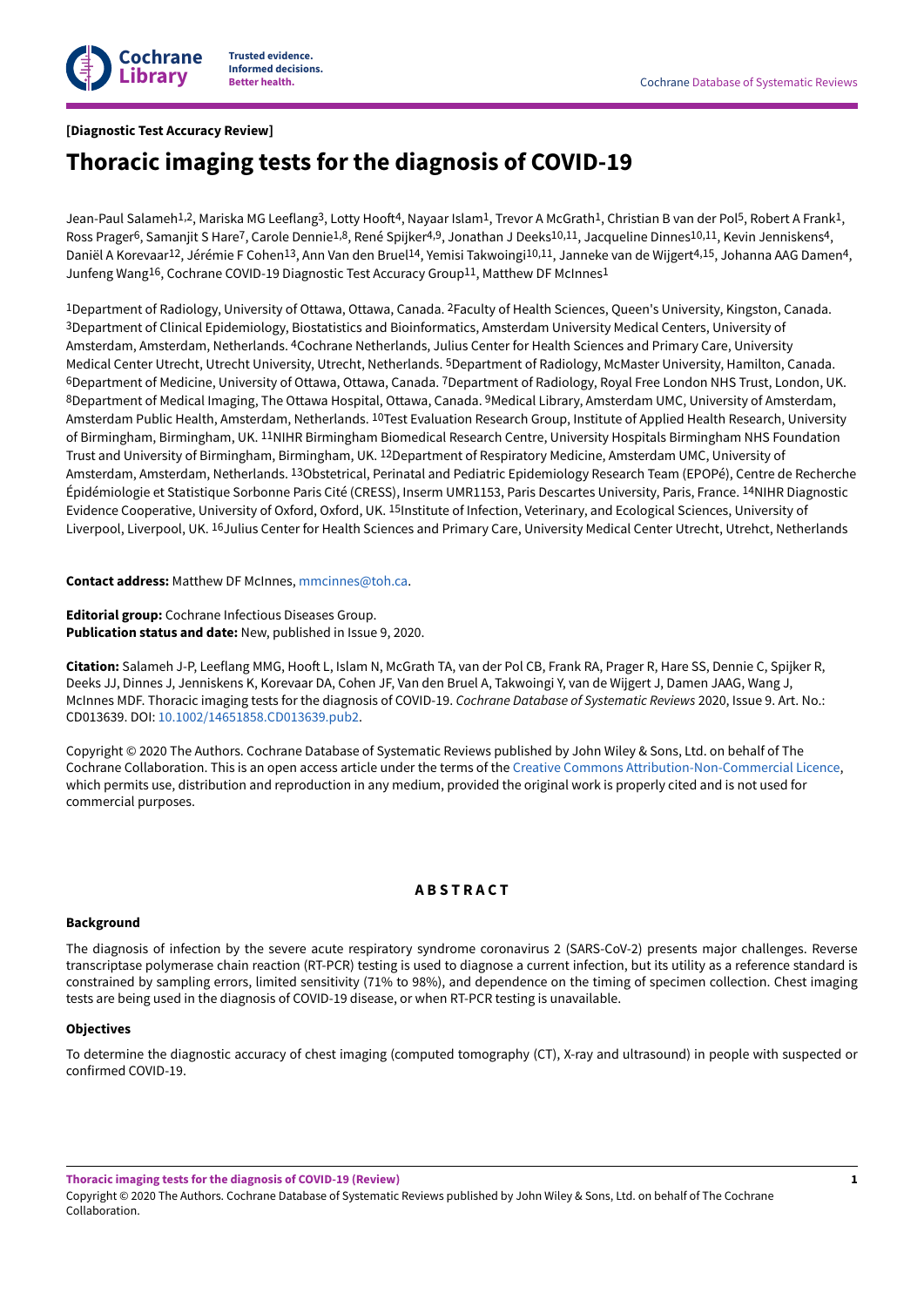

## **Search methods**

We searched the COVID-19 Living Evidence Database from the University of Bern, the Cochrane COVID-19 Study Register, and The Stephen B. Thacker CDC Library. In addition, we checked repositories of COVID-19 publications. We did not apply any language restrictions. We conducted searches for this review iteration up to 5 May 2020.

## **Selection criteria**

We included studies of all designs that produce estimates of test accuracy or provide data from which estimates can be computed. We included two types of cross-sectional designs: a) where all patients suspected of the target condition enter the study through the same route and b) where it is not clear up front who has and who does not have the target condition, or where the patients with the target condition are recruited in a different way or from a different population from the patients without the target condition. When studies used a variety of reference standards, we included all of them.

## **Data collection and analysis**

We screened studies and extracted data independently, in duplicate. We also assessed the risk of bias and applicability concerns independently, in duplicate, using the QUADAS-2 checklist and presented the results of estimated sensitivity and specificity, using paired forest plots, and summarised in tables. We used a hierarchical meta-analysis model where appropriate. We presented uncertainty of the accuracy estimates using 95% confidence intervals (CIs).

## **Main results**

We included 84 studies, falling into two categories: studies with participants with confirmed diagnoses of COVID-19 at the time of recruitment (71 studies with 6331 participants) and studies with participants suspected of COVID-19 (13 studies with 1948 participants, including three case-control studies with 549 cases and controls). Chest CT was evaluated in 78 studies (8105 participants), chest X-ray in nine studies (682 COVID-19 cases), and chest ultrasound in two studies (32 COVID-19 cases). All evaluations of chest X-ray and ultrasound were conducted in studies with confirmed diagnoses only. Twenty-five per cent(21/84) of all studies were available only as preprints, 15/71 studies in the confirmed cases group and 6/13 of the studies in the suspected group.

Among 71 studies thatincluded confirmed cases, 41 studies had included symptomatic cases only, 25 studies had included cases regardless oftheir symptoms, five studies had included asymptomatic cases only,three of which included a combination of confirmed and suspected cases. Seventy studies were conducted in Asia, 2 in Europe, 2 in North America and one in South America. Fiy-one studies included inpatients while the remaining 24 studies were conducted in mixed or unclear settings. Risk of bias was high in most studies, mainly due to concerns about selection of participants and applicability.

Among the 13 studies that included suspected cases, nine studies were conducted in Asia, and one in Europe. Seven studies included inpatients while the remaining three studies were conducted in mixed or unclear settings.

In studies that included confirmed cases the pooled sensitivity of chest CT was 93.1% (95%CI: 90.2 - 95.0 (65 studies, 5759 cases); and for X-ray 82.1% (95%CI: 62.5 to 92.7 (9 studies, 682 cases). Heterogeneity judged by visual assessment of the ROC plots was considerable. Two studies evaluated the diagnostic accuracy of point-of-care ultrasound and both reported zero false negatives (with 10 and 22 participants having undergone ultrasound, respectively). These studies only reported True Positive and False Negative data, therefore it was not possible to pool and derive estimates of specificity.

In studies that included suspected cases, the pooled sensitivity of CT was 86.2% (95%CI: 71.9 to 93.8 (13 studies, 2346 participants) and specificity was 18.1% (95%CI: 3.71 to 55.8). Heterogeneity judged by visual assessment of the forest plots was high.

Chest CT may give approximately the same proportion of positive results for patients with and without a SARS-CoV-2 infection:the chances of getting a positive CT result are 86% (95% CI: 72 to 94) in patient with a SARS-CoV-2 infection and 82% (95% CI: 44 to 96) in patients without.

### **Authors' conclusions**

The uncertainty resulting from the poor study quality and the heterogeneity of included studies limit our ability to confidently draw conclusions based on ourresults. Ourfindings indicate that chest CT is sensitive but not specific forthe diagnosis of COVID-19 in suspected patients, meaning that CT may not be capable of differentiating SARS-CoV-2 infection from other causes of respiratory illness. This low specificity could also be the result of the poor sensitivity of the reference standard (RT-PCR), as CT could potentially be more sensitive than RT-PCR in some cases. Because of limited data, accuracy estimates of chest X-ray and ultrasound of the lungs for the diagnosis of COVID-19 should be carefully interpreted.

Future diagnostic accuracy studies should avoid cases-only studies and pre-define positive imaging findings. Planned updates of this review will aim to: increase precision around the accuracy estimates for CT (ideally with low risk of bias studies); obtain further data to inform accuracy of chest X rays and ultrasound; and continue to search for studies that fulfil secondary objectives to inform the utility of imaging along different diagnostic pathways.

**Thoracic imaging tests for the diagnosis of COVID-19 (Review)**

Copyright © 2020 The Authors. Cochrane Database of Systematic Reviews published by John Wiley & Sons, Ltd. on behalf of The Cochrane Collaboration.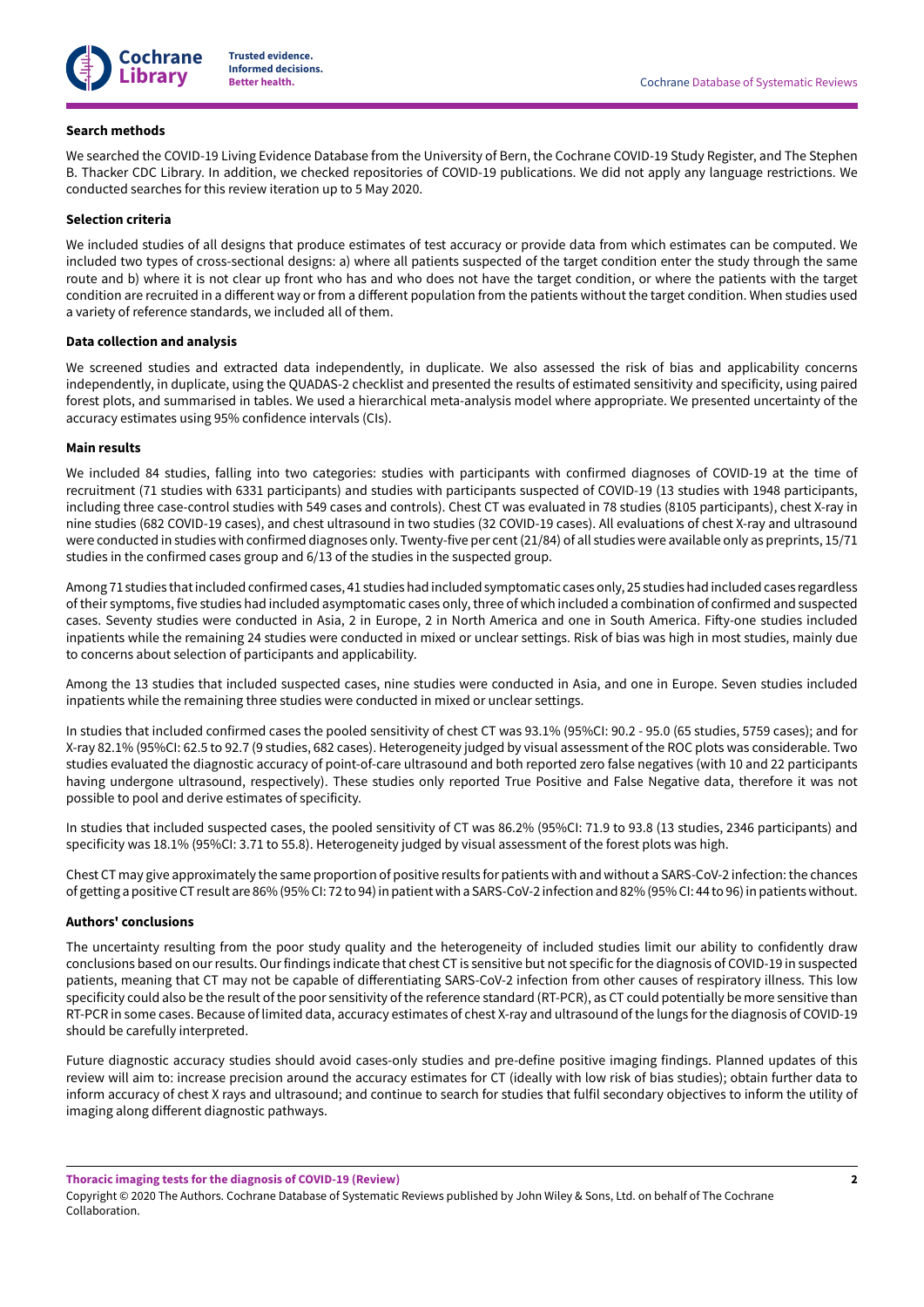## **P L A I N L A N G U A G E S U M M A R Y**

## **How accurate is chest imaging for diagnosing COVID-19?**

## **Why is this question important?**

People with suspected COVID-19 need to know quickly whether they are infected, so that they can self-isolate, receive treatment, and inform close contacts. Currently, formal diagnosis of COVID-19 infection requires laboratory analysis of blood or nose and throat samples. The laboratory test, called RT-PCR, requires specialist equipment and takes at least 24 hours to produce a result. Further, RT-PCR is not completely accurate and a second RT-PCR or a different test may be required to confirm the diagnosis.

COVID-19 is a respiratory infection: people with COVID-19 may have a cough, may have difficulty breathing and in severe cases may have COVID-19 pneumonia. Clinicians use chest imaging tests to diagnose COVID-19 disease, when awaiting RT-PCR test results, for example, or when RT-PCR results are negative, and the person has COVID-19 symptoms.

We wanted to find out how accurate chest imaging is in diagnosing COVID-19 disease in people with known or suspected infection.

## **What are chest imaging tests?**

X-rays or scans produce an image of the organs and structures (heart, lungs and airways) in the chest. They can detect blockages, inflammation and excess fluid.

- X-rays (radiography) use a small amount of radiation to produce a 2-D image. They are usually carried out in hospitals using fixed equipment by a radiographer but may also be carried out using a portable machine.

- Computed tomography (CT) scans use a computer to merge multiple X-ray images taken from different angles to produce a 2-D image that can be converted to a 3-D image. They require highly specialised equipment and are carried out in hospital by a specialist radiographer.

- Ultrasound scans use high-frequency sound waves to produce an image. They can be carried out in hospital or other healthcare settings such as a doctor's surgery or clinic.

## **What did we do?**

We searched for studies that assessed the accuracy of chestimaging to diagnoseCOVID-19 disease. Studies could include peoplewith either suspected or confirmed COVID-19, based on the results of an RT-PCR or othertest. Studies could be of any design and take place anywhere.

### **What did we find?**

We found 84 studies with 8279 people. Studies included either only people with confirmed COVID-19 diagnosis (71 studies, involving 6331 people) or both suspected and confirmed COVID-19 (13 studies, involving 1948 people). Infection was mainly confirmed using RT-PCR.

The majority of studies evaluated chest CT. We found studies from all over the world; 78 studies took place in Asia.

## *Accuracy of chest imaging for diagnosing COVID-19 in people with confirmed infection*

On average, chest CT correctly identified infection in 93% of people with confirmed COVID-19 (65 studies, 5759 people). Chest X-ray correctly identified infection in 82% of people with confirmed COVID-19 (nine studies, 682 people). Lung ultrasound correctly identified infection in 100% of people with confirmed COVID-19 (2 studies, 32 people).

### *Accuracy of chest imaging for diagnosing COVID-19 in people with suspected or confirmed infection*

On average, chest CT correctly identified infection in 86% of people who were infected with COVID-19 (13 studies, 2346 people). However, it incorrectly identified infection in 82% of people who were not infected with COVID-19. We did not find any studies that reported data on lung ultrasound.

## **How reliable are the results?**

Studies reported limited information about how they confirmed COVID-19 diagnosis, how they recruited participants, and they did not always use robust methods. Most studies only included people with a confirmed COVID-19 diagnosis, so we have little information about the ability of chest imaging to rule out COVID-19 in people who are not infected. Also, studies did not report any pre-existing respiratory conditions that might have affected their results. Finally, 25% of studies were published as preprints, which do not undergo the same rigorous checks as published studies. We cannot confidently draw conclusions based on the results from studies included in this review.

## **What does this mean?**

**Thoracic imaging tests for the diagnosis of COVID-19 (Review)**

Copyright © 2020 The Authors. Cochrane Database of Systematic Reviews published by John Wiley & Sons, Ltd. on behalf of The Cochrane Collaboration.